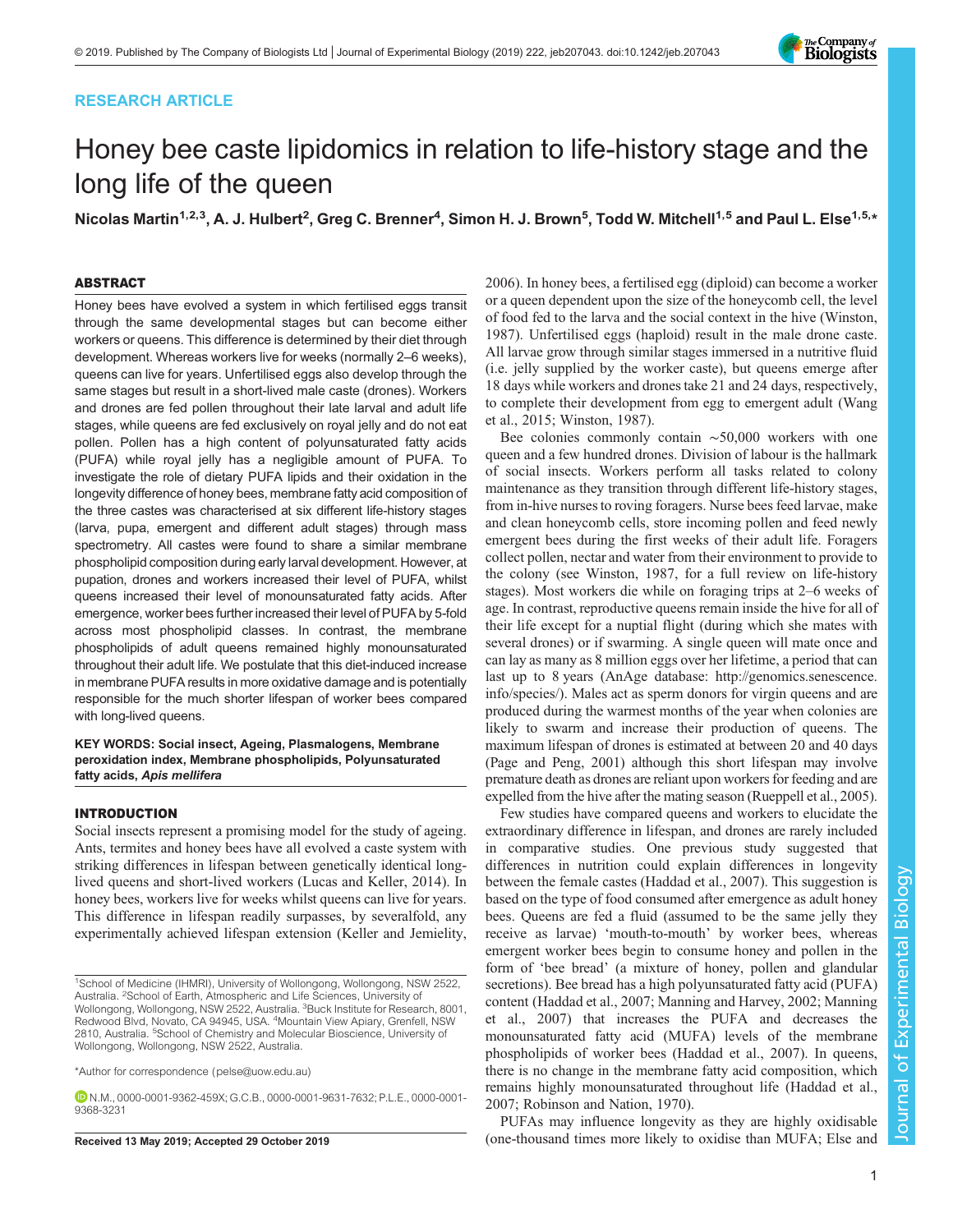<span id="page-1-0"></span>[Kraffe, 2015\)](#page-9-0). The oxidation ( peroxidation) of a PUFA can set off an oxidative cascade with the formation of a radical that seeks a further hydrogen atom (with its electron) commonly provided by another bis-allylic bond on the same PUFA molecule, or from surrounding PUFA molecules. This cascade produces lipid hydroperoxides, aldehydes and other by-products that can damage surrounding macromolecules [\(Halliwell and Gutteridge, 2007\)](#page-9-0). This reaction sequence is often referred to as peroxidation because a peroxyl radical is formed as part of the oxidative process. This autocatalytic process once initiated can be stopped by quenching via antioxidants or by other processes such as self-annihilation, substrate limitation or enzyme activity.

Accumulation of oxidative damage throughout life forms the basis for the oxidative stress theory of ageing ([Beckman and Ames,](#page-9-0) [1998](#page-9-0)) that was originally proposed as the free radical theory of ageing [\(Harman, 1956](#page-9-0)). A variation of this theory, the membrane pacemaker theory of ageing [\(Hulbert, 2005](#page-9-0)), emphasises the role of PUFA and membrane lipid peroxidation in free radical damage associated with ageing. Within mammals, birds and some invertebrates, there is a strong relationship between the susceptibility of membranes to peroxidise and maximum lifespan [\(Hulbert et al., 2017\)](#page-10-0). This correlation exists between highly variable species within animal classes, within similar species or even within variants of the same species with very different longevities [\(Hulbert et al., 2006\)](#page-9-0) as well as in calorie restriction [\(Faulks et al., 2006](#page-9-0)). The common finding in vertebrates and invertebrates of an association between the susceptibility of membranes to peroxidise and maximum lifespan led to the present comprehensive investigation of membrane phospholipids in honey bees. The current study compared the molecular phospholipid composition of three bee castes at six different lifehistory stages from larva to old adult, from a single free-living colony of bees. We also investigated for the first time the fatty acid composition of male bees and determined what and when changes in molecular phospholipids occur in all castes.

## MATERIALS AND METHODS

#### Source of honey bees and caste sampling

All bees were collected from the same hive at Grenfell, NSW, Australia (GPS 33.901249 S, 148.173194 E). A professional apiarist, Greg Brenner (20 years of experience in the apiary industry), determined the different life-history stages of workers and drones. Criteria used for selection are listed in Table 1. The specific age of workers and drones was not determined. All bees were immediately frozen and stored in dry-ice during transportation to the University of Wollongong, NSW, Australia, where they were subsequently stored at −80°C. Pollen (as 'bee-bread') was collected from the same hive for analysis of fatty acids. Total fatty acid composition of pollen (Table 2) was obtained as previously described ([Abbott et al., 2010](#page-9-0)) using gas chromatography (Shimadzu, Rydalmere, NSW, Australia).

Drones and workers were sampled during the early austral summer (December 2014). Queen bees were manually grafted using eggs laid by the same queen that produced all worker bees used in this study. Briefly, a small larva (first instar) from a worker cell was transferred to a plastic queen cell then moved into a queen-less hive. The plastic queen cells were monitored for 10 days before being transferred into their new hive. Queen larvae were sampled at day 3 (categorised as early larva,  $n=3$ ) and day 5 (categorised as late larva,  $n=5$ ). After 8 days, some queen cells were transferred to an incubator (34°C, relative humidity of 70±5%). Pupa queens (day 13,  $n=5$ ) and emergent queens were sampled after hatching from their

#### Table 1. Criteria used to determine life-history stage of honey bees (Apis mellifera)

| Stage                  | Description                                                                                                                              |
|------------------------|------------------------------------------------------------------------------------------------------------------------------------------|
| Early larva            | Small larva                                                                                                                              |
| Late larva             | Big larva                                                                                                                                |
| Pupa                   | Cell capped, bee with soft exoskeleton, hairless, eyes<br>developed, wings not developed                                                 |
| Emergent               | Collected after emerging from the capped cell, still with<br>soft exoskeleton, no contact with other bees, not yet<br>flown              |
| Young adult<br>workers | Hair fully developed, collected in the hive doing nursing-<br>related tasks, without any pollen on their legs                            |
| Old adult<br>workers   | Collected near the entrance of the hive, carrying pollen,<br>wings still intact, dark colour                                             |
| Young adult<br>queens  | Marked after emerging and sampled at 12 months                                                                                           |
| Old adult queens       | Marked after emerging and sampled at 3 years                                                                                             |
| Young adult<br>drones  | Hair fully developed, collected in the hive, wings still<br>intact, bright colour, large eyes and larger bodies<br>compared with workers |
| Old adult drones       | Collected inside the hive, wings wearing out, dark colour,<br>large eyes and larger bodies compared with workers                         |

Larvae and pupae of workers were collected from regular-size honeycomb cells. Larvae and pupae of drones were collected from bigger honeycomb cells. Larvae and pupae of queens were collected from plastic cells used to produce queens.

respective cells inside the incubator. The remaining sealed queen cells were then transferred into new queen-less hives. As each queen emerged, it was tagged with an acrylic marker (Artline® 400XF) and monitored in natural conditions for the next 12 months. Six queens were randomly sampled for lipid characterisation in December 2015 (categorised as young queen, 12 months old). Previously marked queens of 3 years of age were also sampled in the austral summer of  $2014$  ( $n=4$ ). This design reduced any genetic differences between the individuals sampled.

#### Lipidomics

Analysis of molecular phospholipids was performed as previously described using mass spectrometry [\(Cortie et al., 2015;](#page-9-0) [Mitchell](#page-10-0) [et al., 2007; Norris et al., 2015\)](#page-10-0). Phospholipid species were extracted from bees (head+thorax+abdomen) as a previous study had shown that membrane fatty acid composition of the three body segments was very similar [\(Haddad et al., 2007](#page-9-0)). However, the stinger and attached venom sac of each bee were carefully removed

| Fatty acid         | % Total        |
|--------------------|----------------|
| 14:0               | $4.2 \pm 0.4$  |
| 16:0               | $21.5 \pm 0.9$ |
| 16:1               | $0.9 + 0.7$    |
| 17:0               | $6.8 \pm 0.6$  |
| 18:0               | $2.9 \pm 0.3$  |
| 18:1               | $5.2 + 2.1$    |
| 18:2               | $28.9 \pm 1.2$ |
| 18:3               | $28.7 \pm 1.0$ |
| 20:0               | Trace          |
| 20:1               | $0.8 + 0.6$    |
| <b>Total SFA</b>   | $35.5 \pm 1.5$ |
| <b>Total MUFA</b>  | $6.9{\pm}2.9$  |
| <b>Total PUFA</b>  | $57.7 \pm 1.4$ |
| Peroxidation index | $86.4 \pm 2.2$ |

SFA, saturated fatty acids; MUFA, monounsaturated fatty acids; and PUFA, polyunsaturated fatty acids.

Total lipid fatty acids, n=3. Data are expressed as mol % (means±s.e.m.).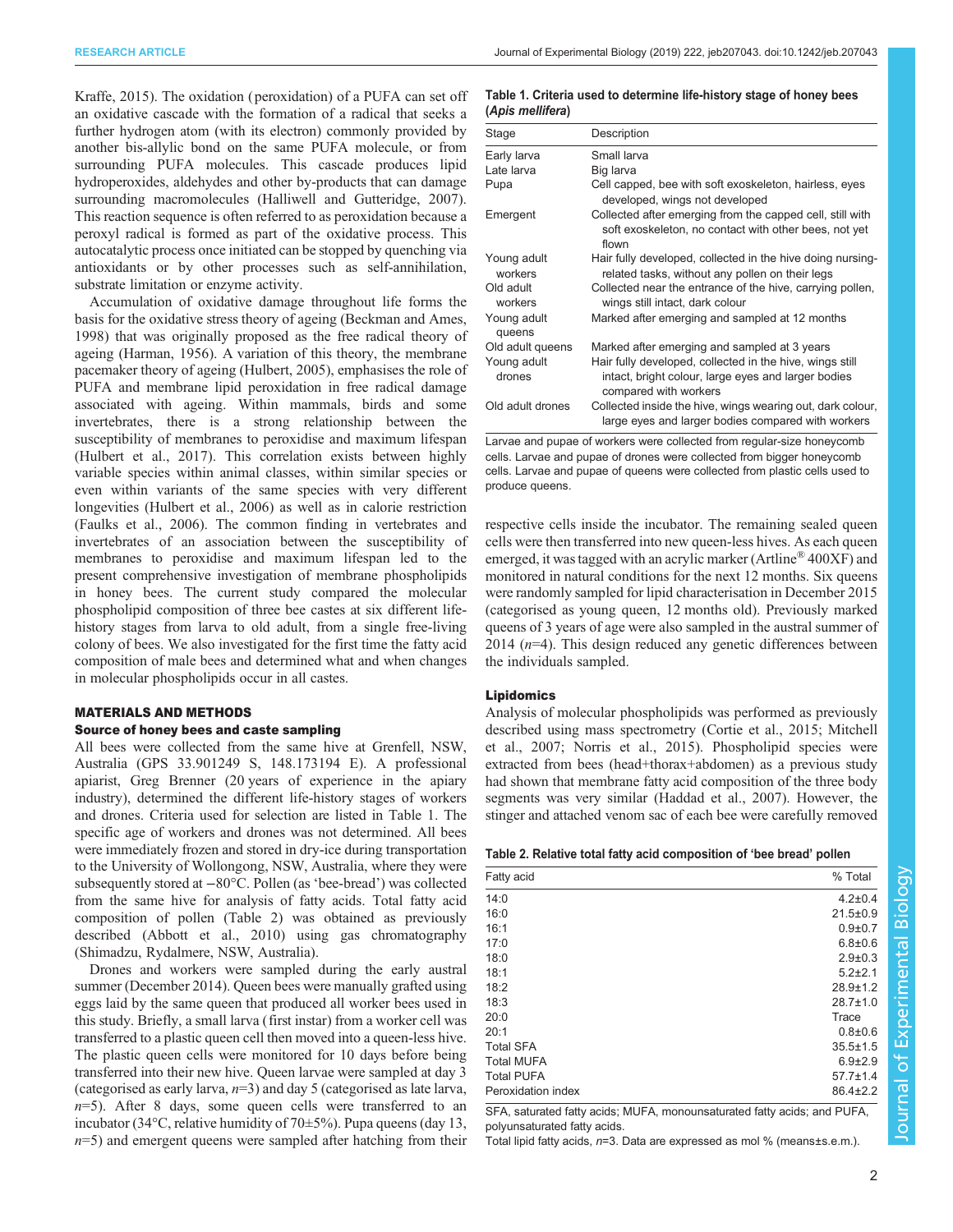<span id="page-2-0"></span>because of the presence of phospholipase A2 in bee venom. Extracts without removal of the stinger and venom sac showed a significant increase in lysophospholipids (data not show).

Bee body mass was measured followed by leg removal to avoid contamination by pollen, which is known to have a high PUFA content. Each bee was homogenised in a Geneworks® homogenisation vial filled with ceramic beads using two passages of 60 s at 6 m s<sup> $-1$ </sup> in 10 volumes of bulk solvent mix (methanol+internal standard) repeated with methanol only during a second homogenisation to remove all remnants of the bee. For each phospholipid class, an internal standard with acyl chains not detected in honey bees (for details, see [Table S1\)](http://jeb.biologists.org/lookup/doi/10.1242/jeb.207043.supplemental) was added to allow quantification of each phospholipid class. Butylated hydroxytoluene  $(0.01\% \text{ w/v})$  was added to all solvents as an antioxidant to preserve fatty acid composition. To extract lipids, each bee homogenate was vortexed (Mix mate, ThermoFisher, Scoreby, VIC, Australia) for an hour at  $4^{\circ}$ C in 2 ml of methyl tertbutyl ether (MTBE), then 300 µl of 150 mmol l−<sup>1</sup> ammonium acetate was added and vortexed for a further 15 min at 4°C ([Matyash et al.,](#page-10-0) [2008](#page-10-0)). Following this, the homogenate was centrifuged at  $20,000 \, \text{g}$  for 5 min and the lipid-containing MTBE (top) phase was removed and stored under nitrogen gas at −20°C.

Nano-electrospray ionisation mass spectrometry was performed on lipid extracts using a hybrid triple quadrupole linear ion trap mass spectrometer (QTRAP® 5500 AB Sciex, Framingham, MA, USA) equipped with an automated chip-based nano-electrospray source (TriVersa Nanomate™, Advion Inc., Ithaca, NY, USA). On the day of analysis, samples were diluted with methanol: $CHCl<sub>3</sub>$ (2:1) containing 5 mmol  $l^{-1}$  ammonium acetate to an optimal concentration of approximately 10 µmol l−<sup>1</sup> of total phospholipids. Samples were loaded into 96-well plates, centrifuged (10 min, 2200  $g$ ) and directly infused into the mass spectrometer. Spray parameters were optimised at a gas pressure of 2.8 kPa with a voltage of 1.2 kV and 1.1 kV for positive and negative ion modes, respectively.

Glycerophospholipid MS/MS prediction tool ([www.lipidmaps.](http://www.lipidmaps.org) [org\)](http://www.lipidmaps.org) was used to make target lists and converted to targeted ion lists used in Lipidview™ (version 1.3, AB Sciex). Lipidview™ software was set at a mass tolerance of 1 Da, with a minimum intensity of 1% and a minimum signal-to-noise ratio of 10. Positive precursor ion scans were used to quantify phospholipid molecules for lysophosphatidylcholine (LPC), phosphatidylcholine (PC), lysophosphatidylethanolamine (LPE), phosphatidylethanolamine (PE) and phosphatidylserine (PS). A negative precursor ion scan was used to quantify phospholipid molecules for phosphatidylinositol (PIn). Negative precursor ion scans were used to identify fatty acids using a custom-made spreadsheet in Microsoft Excel 2014 (Microsoft Corporation, Redmond, WA, USA). A list of all precursor ion scans used is provided in [Table S2.](http://jeb.biologists.org/lookup/doi/10.1242/jeb.207043.supplemental) Phospholipids were quantified at the sum composition level (e.g. PC 36:2) for each respective phospholipid head group before the molecular phospholipid level was determined from fatty acid scans (e.g. PC36:2 can be PC18:0\_18:2 or PC18:1\_18:1).

The sn-1 and sn-2 positions of each fatty acid on the phospholipid molecules could not be identified using the current method and isomeric phospholipid species containing alkyl ethers (termed O=) or vinyl ethers (plasmalogens, termed  $P=$ ) could not be differentiated. Those two isomeric molecules were interpreted as plasmalogen in the current study. Individual phospholipid molecules were quantified by comparison with internal phospholipid standards of the same class after correction for isotope contribution. Phospholipid molecules are reported as nmoles of molecular phospholipid per milligram of bee (nmol mg−<sup>1</sup> ). Phospholipid

structure is reported using the nomenclature described by [Liebisch](#page-10-0) [et al. \(2013\)](#page-10-0).

#### Fatty acid composition

Membrane fatty acid composition, as a percentage of total fatty acid, was calculated from the fatty acid compositions of the quantified phospholipid molecules present in the extract using a formulated Microsoft Excel spreadsheet. Total fatty acids combined all molecular phospholipids quantified by Lipidview™. Fatty acids are expressed as mol % of total fatty acids.

## Peroxidation index

Membrane peroxidation index (PI) of whole-bee lipid extracts was calculated as the sum of bis-allylic methylene groups per 100 fatty acids according to the equation:

PI = 
$$
(\Sigma\% \text{ di-PUFA} \times 1) + (\Sigma\% \text{ tri-PUFA} \times 2)
$$
  
+  $(\Sigma\% \text{ tetra-PUFA} \times 3) + (\Sigma\% \text{ penta-PUFA} \times 4)$   
+  $(\Sigma\% \text{ hexa-PUFA} \times 5).$  (1)

#### Statistical analysis

Membrane phospholipids were compared between castes and at different life-history stages using a two-way analysis of variance. All analyses were performed with R software (version 3.2.2).

## RESULTS

## Body mass

During development, body mass increased from a few milligrams as larva to 100–296 mg as adults in the different castes (Table 3). Queen larvae were the largest of the castes, being 2–3 times larger than those of workers and drones (Table 3). As pupa, queens and drones were of similar mass, being 2.5- to 3-fold larger than worker bees. Worker bees reach their maximum body mass as young adults (∼159 mg) whereas older foragers had a body mass similar to that at emergence (∼100 mg). At emergence, drones possessed the largest body mass followed by queens, then workers but body mass reduced with age in drones (∼22%), whereas queens increased in size to become the largest of the adult caste, reaching a maximum of 284 mg at 12 months.

#### Total fatty acids

MUFA were the dominant membrane fatty acid throughout the different life-history stages of all bee castes, accounting for between 65% and 80% of fatty acids ([Fig. 1](#page-3-0)B). Worker bees continually decreased their MUFA levels throughout their development,

#### Table 3. Body mass of different bee castes

|             | Workers |                              | Queens |                              |    | Drones                       |  |
|-------------|---------|------------------------------|--------|------------------------------|----|------------------------------|--|
| Life stage  | n       | $M_h$ (mg)                   | n      | $M_h$ (mg)                   | n  | $M_h$ (mg)                   |  |
| Early larva | 10      | $1.6 \pm 0.2^a$              | 3      | $16.4\pm6.1^{b}$             | 9  | $21.9 \pm 1.7$ <sup>b</sup>  |  |
| Late larva  | 10      | 76.5±4.9 <sup>a</sup>        | 5      | $207.6 \pm 35.6^b$           | 10 | $85.7 \pm 12.7$ <sup>a</sup> |  |
| Pupa        | 10      | $106.3 \pm 5.3$ <sup>a</sup> | 5      | $255.2 \pm 5.2$ <sup>b</sup> | 7  | 295.7±17.0 <sup>b</sup>      |  |
| Emergent    | 9       | $105.2 \pm 1.0$ <sup>a</sup> | 5      | $183.3 \pm 7.3^b$            | 5  | $269.0 \pm 6.2$ <sup>c</sup> |  |
| Young adult | 10      | $158.7 \pm 5.7$ <sup>a</sup> | 6      | $283.6\pm6.7^{b}$            | 8  | $210.5\pm 6.7^{\circ}$       |  |
| Old adult   | 10      | $100.0 + 4.0a$               | 4      | $255.2\pm6.8^{b}$            | 10 | $207.4 \pm 1.8$ <sup>c</sup> |  |
|             |         |                              |        |                              |    |                              |  |

Young adult queens were 12 months old. Old adult queens were 3 years old. Body mass  $(M_b)$  data are means±s.e.m. Lowercase letters indicate a difference between the castes for the same life-history stage (e.g. body mass is similar between early larva queens and early larva drones but significantly higher than that of early larva workers). Level of significance was set at P<0.05 when comparing castes (e.g. early larva workers, early larva queens, early larva drones).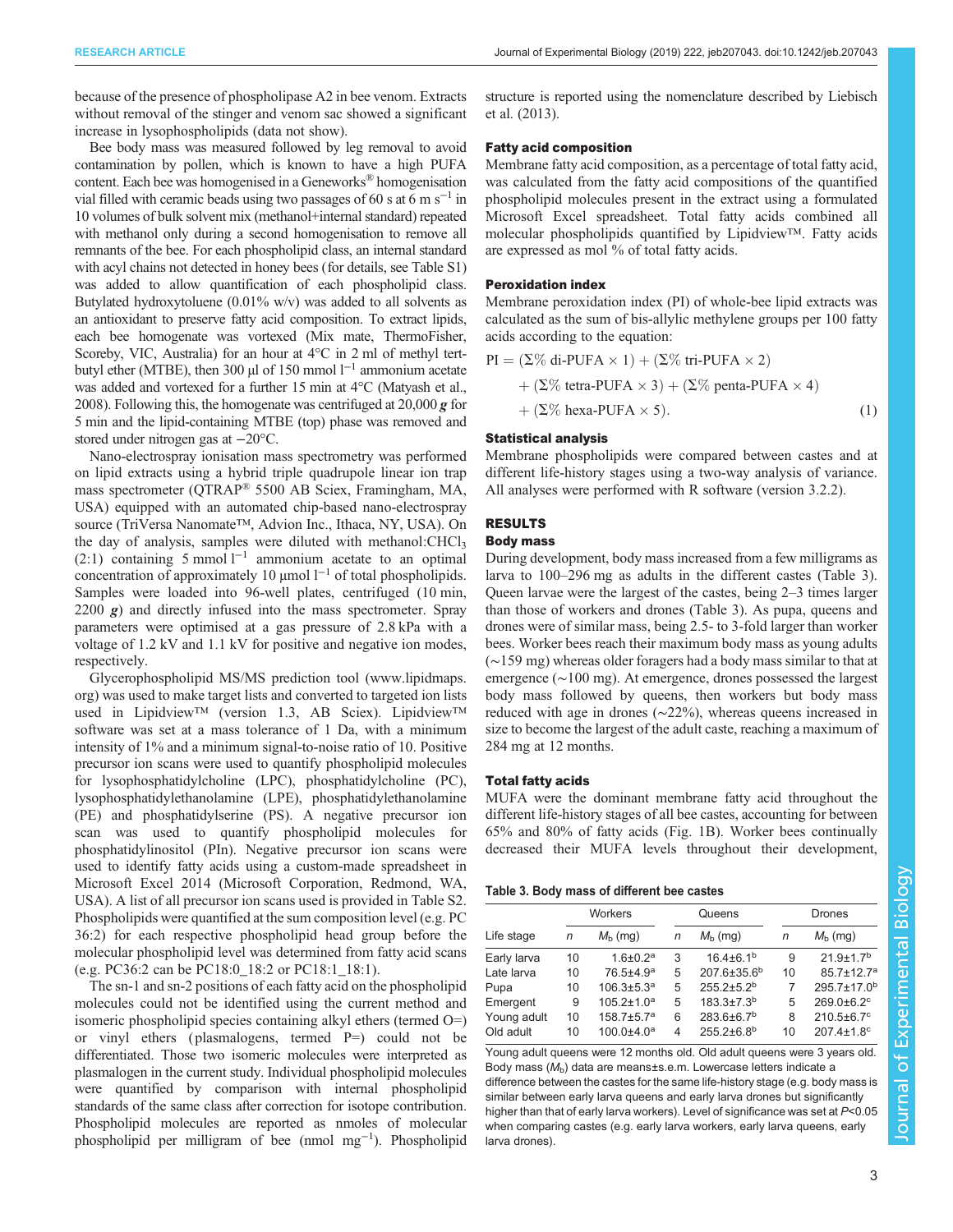<span id="page-3-0"></span>

Fig. 1. Relative fatty acid content and peroxidation index of membrane phospholipid extracts of the three different castes of honey bees (Apis mellifera). (A) Total saturated fatty acids; (B) total monounsaturated fatty acids (MUFA); (C) total polyunsaturated fatty acids (PUFA). (D) Peroxidation index (PI) of membrane phospholipid extract. Each caste has six life-history stages (from left to right): EL, early larva; LL, late larva; PU, pupa; EA, emergent adult; YA, young adult; and OA, old adult (see [Table 1](#page-1-0) for further details on life-history stage description and [Table 3](#page-2-0) for sample size). Dashed lines indicate emergence as adult. Data are presented as means±s.e.m. and expressed as percentage of total fatty acids (mol %). Lowercase letters indicate a significant difference among the castes for a given life-history stage with P<0.05 (e.g. in A, young adult workers and drones differ significantly from young adult queens). Asterisks indicate a significant change from previous life-history stages within the same caste (i.e. from early larva to late larva, in workers): \*P<0.05, \*\*P<0.01, \*\*\*P<0.001.

whereas the decrease in MUFA in drones was limited to early development up to the pupation stage (Fig. 1B). Drones increased their MUFA levels in adulthood to become significantly higher than in both female castes. Adult queens maintained a significantly higher level of MUFA compared with workers  $(P<0.001)$ , with MUFA levels decreasing between the early to young adult stages. Generally, queens maintained a relatively consistent MUFA level at ∼75% of total fatty acids throughout their life-history stages (Fig. 1B). Saturated fatty acids (SFA) decreased (∼25%; Fig. 1A) in both workers and drones following emergence, whereas adult queens maintained relatively stable SFA levels with a higher proportion of SFA in their membranes in adult life compared with other castes  $(P<0.05;$  Fig. 1A).

All bee castes maintained a very low proportion of PUFA during their larval stages (∼2% of total fatty acid; Fig. 1C). During early development, the most notable difference between the castes was a consistent increase in membrane PUFA in workers and drones compared with queens. After emergence as adults, worker bees continued to increase their level of PUFA, reaching a maximal of ∼15% of membrane fatty acids as young adults. Queens also increased their membrane PUFA level after emergence, but to a much lesser extend (7.5%). In contrast, the level of PUFA decreased in drones during adult life to ∼4% of total fatty acids.

The relative peroxidisability of membranes, measured as the PI, tended to follow the profile of changes in PUFA, being influenced primarily by the amount and type of PUFA present. All castes maintained low PI values during their larval stages of ∼2.5 (Fig. 1D). However, towards emergence, both workers and drones increased their PI values up to ∼12, with incorporation of PUFA into their membrane phospholipids. In contrast, queens consistently maintained low PI values throughout this period (Fig. 1D). At emergence, membrane PI was 2-fold higher in workers and drones than in queens  $(P<0.001)$ . The largest increase in membrane PI was observed in workers between emergence and young adults, where membrane PI increased 2.5-fold, remaining high thereafter (at ∼27). Overall, there was a 10-fold increase in PI of workers from early larva to old adult. Queens also increased their membrane PI following emergence but to a much lesser extent, with membrane PI of 3 year old adult queens being similar to that of emergent workers (∼10). In drones, membrane PI decreased after emergence, with old drones having similar membrane PI values to adult queens (Fig. 1D).

## Membrane phospholipids

All three castes showed similar changes in membrane density (nmol phospholipid mg−<sup>1</sup> of bee; [Fig. 2](#page-4-0)) during their development in the form of a U-shaped curve. Membrane density in early larva started high (18–21 nmol mg<sup>-1</sup> of bee) before reducing abruptly in late larva and pupa stages, remaining low through to emergence. Membrane density then rose rapidly in queens and drones as adults but remained low in young adult worker bees before finally increasing in older adults (21 nmol mg<sup>-1</sup> of bee) to a level similar to that found in queens and drones, and the early larval stage.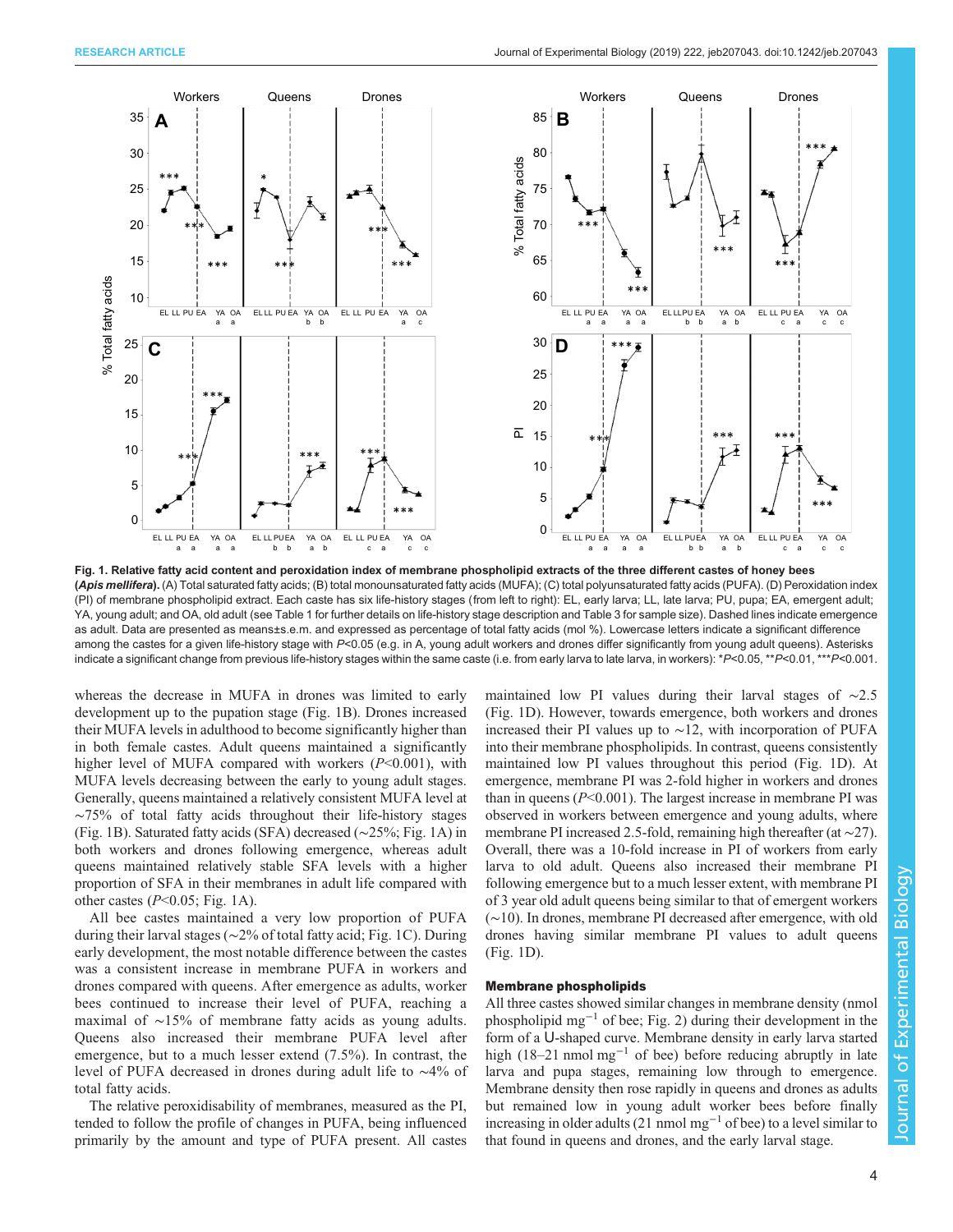<span id="page-4-0"></span>

Fig. 2. Total phospholipid content in lipid extract of the three different castes of honey bees. EL, early larva; LL, late larva; PU, pupa; EA, emergent adult; YA, young adult; and OA, old adult. Data are presented as means±s.e.m. Lowercase letters indicate a significant difference among the castes for a given life-history stage. Asterisks indicate a significant change from previous lifehistory stages within the same caste: \*P<0.05, \*\*P<0.01, \*\*\*P<0.001. Number of replicates per group is provided in [Table 3](#page-2-0).

A quantitative comparison of the four major classes of membrane phospholipids from lipid extracts of whole bees of different castes and life stages is presented in Fig. 3. PC and PE were the main phospholipid classes found in membranes, with PIn and PS being of lower abundance. In general, the castes showed similar patterns of change during their development. It was commonly observed in all three castes that the level of PC, PE and PS in old adults was very similar to that found in early larvae. Despite numerous statistical differences, most differences between the castes remained small, except for PIn, which was expressed at much higher levels in queens as adults.

A general observation for PC was that all castes underwent similar changes during their development (Fig. 3A), with a reduction during larval development followed by an increase after emergence. The only notable difference was for the level of PC in young workers, which remained low (reflected in total phospholipids). Drones generally showed less variation in their PC level during development compared to female castes (Fig. 3A). Changes in PE levels during development were similar to those seen for total phospholipids and PC, with increases in PE delayed in young adult workers (Fig. 3B). PIn, unlike the other phospholipids, demonstrated a large amount of variability between the castes (Fig. 3C). Queens had significantly higher levels of PIn throughout life from pupal to young adult stages (from 0.5 to 3 nmol mg−<sup>1</sup> ; Fig. 3C). Drones showed a similar increase to queens up to emergence but then decreased their PIn level in adulthood. Workers showed low PIn levels with little change throughout development. PS levels were low compared with other phospholipids (<1 nmol mg<sup>-1</sup>; see Fig. 3D) with few differences amongst the castes, normally with reductions in larva stages followed by a rise in adulthood. As previously found for both PC and PE, young adult workers maintained a PS level similar to that of emergent



Fig. 3. Main phospholipid classes in lipid extract of the three different castes of honey bees. (A) Phosphatidylcholine (PC); (B) phosphatidylethanolamine (PE); (C) phosphatidylinositol (PIn); and (D) phosphatidylserine (PS). EL, early larva; LL, late larva; PU, pupa; EA, emergent adult; YA, young adult; and OA, old adult. Data are presented as means±s.e.m. Lowercase letters indicate a significant difference among the castes for a given life-history stage. Asterisks indicate a significant change from previous life-history stages within the same caste: \*P<0.05, \*\*P<0.01, \*\*\*P<0.001. Number of replicates per group is provided in [Table 3](#page-2-0).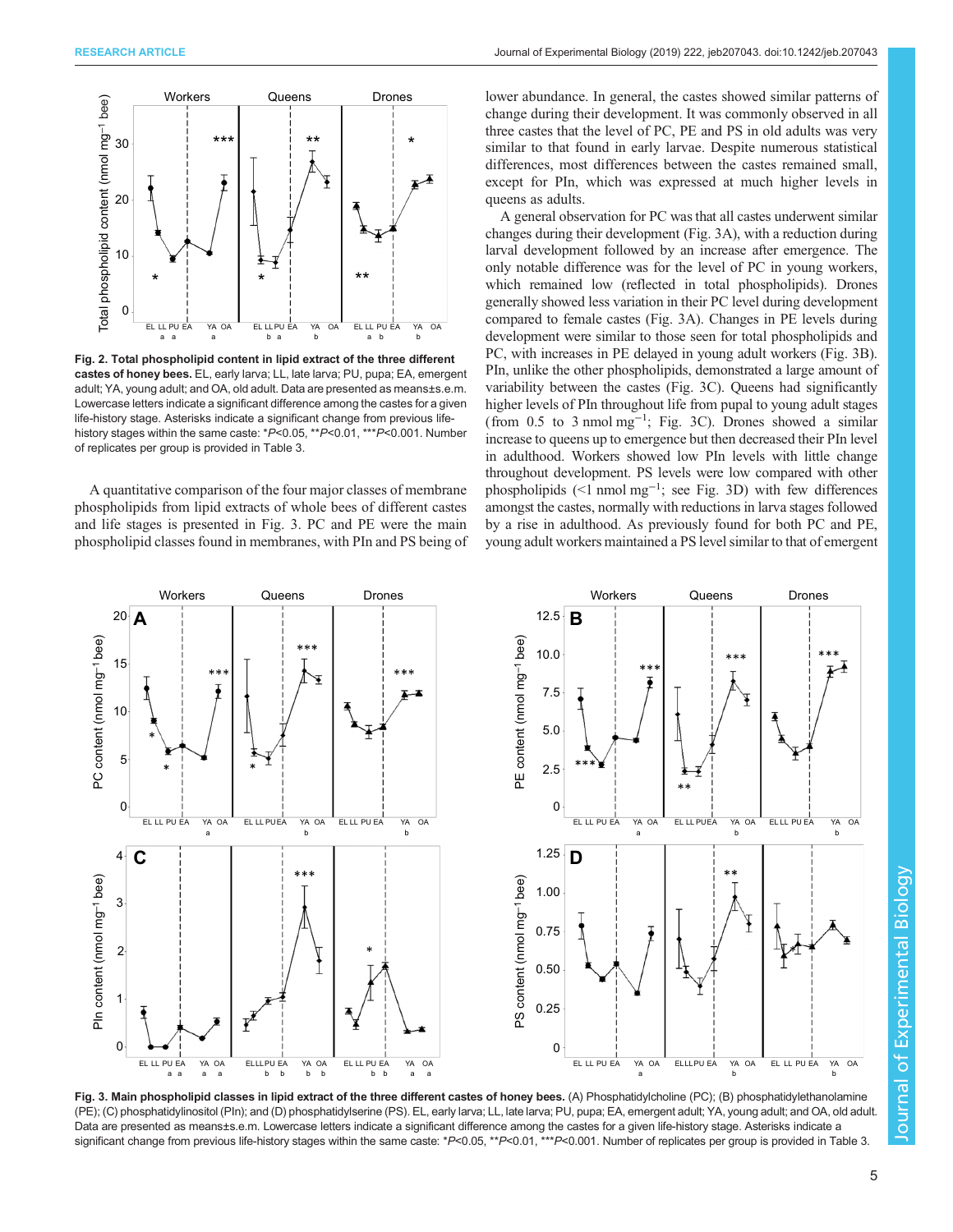adults with a delayed doubling of their PS levels in older adults, whereas queens continued to increase their PS levels from pupae to young adult (reaching the highest level of PS at ∼1 nmol mg−<sup>1</sup> ). In contrast to the female castes, drones maintained a relatively constant level of PS throughout development and adult life.

#### Lysophospholipids

There were few statistical differences in the level of total lysophospholipids between castes (Table 4). Queens maintained very low levels of lysophospholipids throughout their lifetime except as early larvae. As old adults, workers and drones had higher levels of lysophospholipids compared with queens  $(P<0.01)$ . Overall, the total concentration of lysophospholipids was approximately an order of magnitude lower than that of diacyl phospholipids.

# Major phospholipid molecules

## Molecular phospholipids with SFA and MUFA

The main phospholipid molecules detected are presented in [Tables S3](http://jeb.biologists.org/lookup/doi/10.1242/jeb.207043.supplemental)–S6. Phospholipid molecules that contained only SFA and MUFA (*i.e.* 16:0\_18:1, 18:0\_18:1, 16:1\_18:1 and 18:1\_18:1) are depicted in [Table S3](http://jeb.biologists.org/lookup/doi/10.1242/jeb.207043.supplemental) (PC and PE) and [Table S4](http://jeb.biologists.org/lookup/doi/10.1242/jeb.207043.supplemental) (PIn and PS). A common trend observed in abundant non-PUFA-containing phospholipid molecules for PC, PE and PS was a decrease from early larva to pupa stage followed by an increase in adult life (as observed in total phospholipids). The most abundant non-PUFAcontaining phospholipid molecule in all castes was PC18:1\_18:1 followed by PC16:0\_18:1 ([Table S3\)](http://jeb.biologists.org/lookup/doi/10.1242/jeb.207043.supplemental). For PE, the most abundant non-PUFA-containing combinations were PE18:1\_18:1 and PE18:0\_18:1 [\(Table S3\)](http://jeb.biologists.org/lookup/doi/10.1242/jeb.207043.supplemental). For PIn, non-PUFA-containing phospholipids were of extremely low abundance in workers, whereas in queens they were in higher abundance. In drones, non-PUFA-containing phospholipids were of moderate abundance, especially during adult life. In queens, the PIn molecule with the greatest abundance was PIn18:0\_18:1 [\(Table S4](http://jeb.biologists.org/lookup/doi/10.1242/jeb.207043.supplemental)). In PS, the most common non-PUFA-containing molecules were PS16:1\_18:1 and PS18:1\_18:1 in all castes ([Table S4\)](http://jeb.biologists.org/lookup/doi/10.1242/jeb.207043.supplemental). In general, PS phospholipids demonstrated limited differences between the different castes.

The non-PUFA-containing phospholipid molecules within PC, PE and PS displayed very similar levels in the different castes up to emergence. However, as young adults, workers had consistently lower levels of non-PUFA-containing phospholipids (2- to 10-fold) compared with queens and drones. In old adults, these differences became diminished between the castes. Queens, particularly as

Table 4. Total lysophospholipid content of lipid extract of the three different castes of honey bees

|             | Lysophospholipid content (nmol mg <sup>-1</sup> bee) |                     |                            |  |
|-------------|------------------------------------------------------|---------------------|----------------------------|--|
| Life stage  | <b>Workers</b>                                       | Queens              | <b>Drones</b>              |  |
| Early larva | $1.0 \pm 0.3^a$                                      | $2.6 \pm 1.3^{b}$   | $0.9 \pm 0.1$ <sup>a</sup> |  |
| Late larva  | $0.7 \pm 0.2$                                        | $0.1 \pm 0.02$      | $0.5 \pm 0.1$              |  |
| Pupa        | $0.4 \pm 0.14$                                       | $0.05 \pm 0.01$     | $0.2\pm0.04***$            |  |
| Emergent    | $0.7 + 0.1$                                          | $0.9 + 0.3$         | $0.2 + 0.01$               |  |
| Young adult | $0.4 \pm 0.04$                                       | $0.4 \pm 0.1***$    | $1.0 \pm 0.2***$           |  |
| Old adult   | $1.5 \pm 0.4$ <sup>a,*</sup>                         | $0.2\pm0.01^{b,**}$ | $1.5 \pm 0.15^a$           |  |

Data are expressed as means±s.e.m. Lowercase letters indicate a significant difference among the castes for a given life-history stage (e.g. early larva worker versus early larva queen versus early larva drone at P<0.05). Asterisks indicate a significant change from previous life-history stages within the same caste: \*P<0.05 ,\*\*P<0.01, \*\*\*P<0.001. Number of replicates per group is provided in [Table 3.](#page-2-0)

adults, had a much higher level of PIn18:0\_18:1 compared with adult workers and adult drones [\(Table S4](http://jeb.biologists.org/lookup/doi/10.1242/jeb.207043.supplemental)). Queens and drones also had a higher level of PIn18:1 18:1 compared with workers during development. Overall, despite numerous statistically significant differences, the castes had similar levels of most non-PUFAcontaining molecular phospholipids, with the exception of PIn18:0\_18:1 in queens.

#### Molecular phospholipids with PUFA

The main phospholipids containing PUFA are presented in [Table S5](http://jeb.biologists.org/lookup/doi/10.1242/jeb.207043.supplemental) (for PC and PE) and [Table S6](http://jeb.biologists.org/lookup/doi/10.1242/jeb.207043.supplemental) (for PIn and PS). The four most abundant phospholipid combinations that contain PUFA were 16:0\_18:3, 18:0\_18:3, 18:1\_18:2 and 18:1\_18:3 for each phospholipid classes (i.e. PC, PE, PIn and PS). The level of phospholipid molecules that contained PUFA was low in all castes during development. After emergence, the castes started to differ in their level of PUFA in the phospholipid molecules. In most cases, the castes reached their maximum level of PUFA-containing phospholipids as older adults. In PC, PE and PS, old adult workers had the highest abundance of phospholipid molecules containing PUFA. However, adult queens showed a different pattern, possessing some PIn molecules with higher PUFA abundance, notably PIn18:0\_18:3 ([Table S6\)](http://jeb.biologists.org/lookup/doi/10.1242/jeb.207043.supplemental).

The level of phospholipids containing PUFA in PC and PE was at least 3-fold higher in old adult workers than in old adult queens and drones ([Table S5](http://jeb.biologists.org/lookup/doi/10.1242/jeb.207043.supplemental)). In adult workers and queens, PC18:1\_18:3 was the most abundant PUFA-containing phospholipids whereas in drones, PC18:0\_18:3 and PC18:1\_18:3 were the most common but at much lower levels ([Table S5\)](http://jeb.biologists.org/lookup/doi/10.1242/jeb.207043.supplemental). The most abundant PE phospholipids containing PUFA in all castes were PE18:0\_18:3, PE18:1\_18:2 and PE18:1\_18:3 [\(Table S5\)](http://jeb.biologists.org/lookup/doi/10.1242/jeb.207043.supplemental). Old adult queens had a 2-fold higher level of PIn18:0\_18:3 and PIn18:1\_18:3 compared with both workers and drones [\(Table S6;](http://jeb.biologists.org/lookup/doi/10.1242/jeb.207043.supplemental)  $P<0.05$ ). For PS, old workers had 3 times the level of PS18:0\_18:3 compared with old queens and drones [\(Table S6](http://jeb.biologists.org/lookup/doi/10.1242/jeb.207043.supplemental)). Interestingly, the level of PUFAcontaining phospholipids was similar between queens and drones as adults, for all phospholipid classes except PIn.

### Plasmalogens

The level of plasmalogens for the various bee castes is presented as non-PUFA- or PUFA-containing plasmalogens as well as total plasmalogens [\(Table 5\)](#page-6-0). For workers and queens, the total level of plasmalogens was generally low and similar during early development (i.e. early larva, late larva and pupa). After emergence, workers increased total plasmalogen levels by ∼2.8 fold and queens by ∼1.6-fold. Drones had a low level of total plasmalogens similar to that of the female castes at the early larva stage but soon increased plasmalogen levels to higher than those in female castes in later life stages. Drones increased plasmalogen levels ∼7-fold from late larva to pupation ( primarily from non-PUFA-containing plasmalogens) to the highest level of plasmalogens of any caste at any life-history stage. As adults (with few exceptions), the two female castes showed similar plasmalogen levels with ageing. The major difference between workers and queens was that the increase in total plasmalogens postemergence was primarily due to non-PUFA plasmalogens for workers and from PUFA-containing plasmalogens for queens.

## **DISCUSSION**

The phospholipids of each developmental and adult life-history stage (from small larva to old adults) of the two female (workers, queens) and one male caste (drones) of honey bees were examined.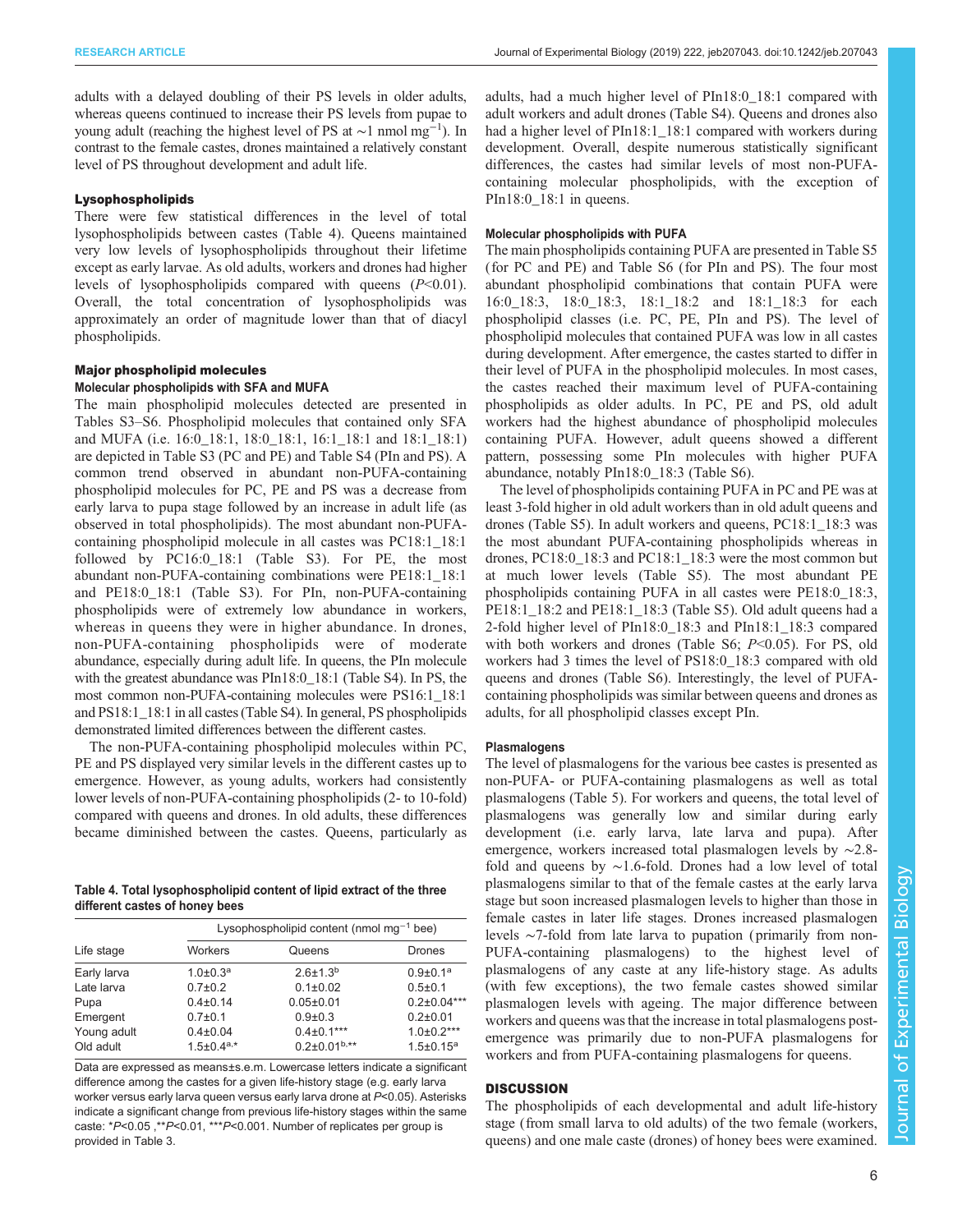#### <span id="page-6-0"></span>Table 5. Plasmalogen content in whole-bee extract of different life-history stages of the three castes of honey bee

| Caste         |                | Plasmalogen content (nmol mg <sup>-1</sup> bee) |                                   |                               |  |
|---------------|----------------|-------------------------------------------------|-----------------------------------|-------------------------------|--|
|               | Category       | Total                                           | Non-PUFA                          | <b>PUFA</b>                   |  |
| Workers       | Early larva    | $0.03 \pm 0.003$ <sup>a</sup>                   | $0.03 \pm 0.003$ <sup>a</sup>     | <b>ND</b>                     |  |
|               | Late larva     | $0.01 \pm 0.002$ <sup>a,***</sup>               | $0.01 \pm 0.002^{a,***}$          | <b>ND</b>                     |  |
|               | Pupa           | $0.05 \pm 0.007$ a,**                           | $0.03 \pm 0.004$ a,**             | $0.02 \pm 0.003^{a,***}$      |  |
|               | Emergent adult | $0.07 \pm 0.003$ <sup>a</sup>                   | $0.06 \pm 0.002$ <sup>a,***</sup> | $0.01 \pm 0.001$ <sup>a</sup> |  |
|               | Young adult    | $0.10\pm0.003^{a,**}$                           | $0.09 \pm 0.003^{a,***}$          | $0.02 \pm 0.001^{a, **}$      |  |
|               | Old adult      | $0.19 \pm 0.008$ a,**                           | $0.15 \pm 0.006^{a,***}$          | $0.04\pm0.003^{a,*}$          |  |
| Queens        | Early larva    | $0.03 \pm 0.006$ <sup>a</sup>                   | $0.03 \pm 0.003^b$                | <b>ND</b>                     |  |
|               | Late larva     | $0.01 \pm 0.001$ <sup>a</sup>                   | $0.01 \pm 0.001^b$                | <b>ND</b>                     |  |
|               | Pupa           | $0.02 \pm 0.002$ <sup>b</sup>                   | $0.01 \pm 0.002$ <sup>a,b</sup>   | <b>ND</b>                     |  |
|               | Emergent adult | $0.10\pm0.014^{a,b}$                            | $0.03 \pm 0.004^b$                | $0.06 \pm 0.009^b$            |  |
|               | Young adult    | $0.17 \pm 0.012^{a,b}$                          | $0.05 \pm 0.004^b$                | $0.12 \pm 0.009^b$            |  |
|               | Old adult      | $0.16 \pm 0.008$ <sup>a</sup>                   | $0.06 \pm 0.005^b$                | $0.10\pm0.003^{b}$            |  |
| <b>Drones</b> | Early larva    | $0.04 \pm 0.004$ <sup>a</sup>                   | $0.04 \pm 0.004$ <sup>b</sup>     | <b>ND</b>                     |  |
|               | Late larva     | $0.03 \pm 0.002^b$                              | $0.03 \pm 0.002$ <sup>c</sup>     | <b>ND</b>                     |  |
|               | Pupa           | $0.22 \pm 0.133$ <sup>c,**</sup>                | $0.18 \pm 0.139^b$                | $0.15 \pm 0.011^{a,**}$       |  |
|               | Emergent adult | $0.13 \pm 0.004$ <sup>b</sup>                   | $0.04 \pm 0.002$ <sup>c</sup>     | $0.08 \pm 0.004^b$            |  |
|               | Young adult    | $0.83 \pm 0.123^b$                              | $0.82 \pm 0.122$ <sup>c,*</sup>   | $0.02 \pm 0.003^a$            |  |
|               | Old adult      | $1.02 \pm 0.092$ <sup>b</sup>                   | $1.00 \pm 0.091$ <sup>c</sup>     | $0.02 \pm 0.002$ <sup>a</sup> |  |

Plasmalogens were compiled from all plasmalogen molecular phospholipids into three categories: non-PUFA plasmalogens that were associated only with SFA and MUFA, PUFA plasmalogens that were associated with at least one PUFA, and total plasmalogens. Data are expressed as means±s.e.m. Lowercase letters indicate a difference between the castes for the same plasmalogen category (e.g. total plasmalogens was similar between early larva workers, early larva queens and early larva drones). Level of significance was P<0.05 when comparing castes (e.g. early larva workers, early larva queens, early larva drones). Asterisks indicate a significant change from the previous life-history stage within the same caste (e.g. total plasmalogens changed significantly from early larva to late larva in workers):  $*P<0.05$ ,  $*P<0.01$ ,  $**P<0.001$ . ND indicates that those phospholipids were not quantified in the extract. Number of replicates per group is provided in [Table 3.](#page-2-0)

All castes were found to share a similar membrane fatty acid composition during early development, a composition that queens tended to maintain into adult life. Following emergence as adults, worker bees increased their level of PUFA in membranes at the expense of MUFA, whereas in queens and drones, the membranes remained highly monounsaturated. The increase in PUFA in the lipid of adult worker membranes occurred across most phospholipid classes, with all castes maintaining similar levels of these different classes, except for PIn, which was considerably higher in adult queens.

The membrane phospholipid fatty acid composition of honey bees was found to be relatively simple, with only six major fatty acids present i.e.16:0; 16:1, 18:0, 18:1, 18:2 and 18:3. This agrees with previous findings in honey bees [\(Haddad et al., 2007](#page-9-0); [Robinson and Nation, 1970](#page-10-0); [Xu and Gao, 2013](#page-10-0)) and termites [\(Basalingappa et al., 1972](#page-9-0)). Membrane molecular phospholipids consisted of only four to five main molecules per phospholipid class, which is similar to that of another recent study ([Wegener et al.,](#page-10-0) [2018](#page-10-0)). There was a lack of longer-chain (longer than 18-carbon) fatty acids in the membranes of bees. This deficit included common PUFA molecules, such as 20:4n-6 and 22:6n-3, found in marine invertebrates ([Munro and Blier, 2012\)](#page-10-0) and vertebrates ([Abbott et al.,](#page-9-0) [2010](#page-9-0), [2012; Cortie et al., 2015](#page-9-0); [Hulbert et al., 2002](#page-9-0)). This suggests that bees lack these fatty acids in their diet and the elongase enzymes necessary to produce them de novo.

All bee castes had a very similar membrane fatty acid composition up to the pupation stage. As larvae, all castes had highly monounsaturated membranes (more than 70%; [Fig. 1](#page-3-0)B), with very little polyunsaturation (less than 2%; [Fig. 1](#page-3-0)C). However, from late larva to emergence, in both workers and drones, the level of PUFA increased, with compensatory reductions in MUFA. Queens did not display an increase in PUFA during pupation, whereas both the shorter-lived castes (i.e. workers and drones) increased PUFA in their membrane phospholipids, suggesting that the larvae of these castes were partially feeding on pollen leading up to this stage of their development [\(Tautz, 2008](#page-10-0); [Winston, 1987](#page-10-0)). In contrast, queens increased their level of MUFA during pupation [\(Fig. 1](#page-3-0)B) with a correspondent reduction in SFA in membrane phospholipids ([Fig. 1A](#page-3-0)), suggesting queens are not fed pollen during their larval stage.

Following emergence, adult castes started to differ significantly in the fatty acid composition of their membrane phospholipids. Workers increased their level of PUFA during the first week of their adult life [\(Fig. 1](#page-3-0)C), at the expense of MUFA ([Fig. 1](#page-3-0)B), whereas queens did not. This increase in PUFA was spread across most phospholipid classes, particularly PC and PE in the membranes of workers [\(Table S5\)](http://jeb.biologists.org/lookup/doi/10.1242/jeb.207043.supplemental). This change presumably reflects worker bees starting to feed on pollen even though they are also known to be fed liquid food mouth-to-mouth by older workers for the first week of adult life to complete their development ([Haydak, 1970;](#page-9-0) [Tautz,](#page-10-0) [2008; Winston, 1987\)](#page-10-0).

As pollen has a high level of PUFA (more than 50% of total fatty acids; see [Table 2](#page-1-0)), its consumption during the first week of adult life in workers led to a 3-fold increase in membrane PUFA. Thereafter, membrane phospholipids of workers remained relatively high and stable in PUFA, suggesting worker bees consistently feed on pollen throughout their adult life. Only two PUFA were found in pollen, 18:2 and 18:3, the same two PUFA found in membrane phospholipids and triglycerides (data not shown) of worker bees. In contrast, the membrane phospholipids of adult queens (genetically identical to workers) remained highly monounsaturated with very low levels of PUFA. As adults, queens are fed mouth-to-mouth by worker bees their whole life and are not normally observed eating pollen [\(Tautz, 2008; Winston, 1987](#page-10-0)). The low abundance of PUFA in the membrane phospholipids of queens [\(Haddad et al., 2007](#page-9-0); [Robinson and Nation, 1970; Xu and Gao, 2013](#page-10-0)) reflects more the fatty acid composition of royal jelly, which is very low in PUFA [\(Li et al., 2013; Xu and Gao, 2013](#page-10-0)).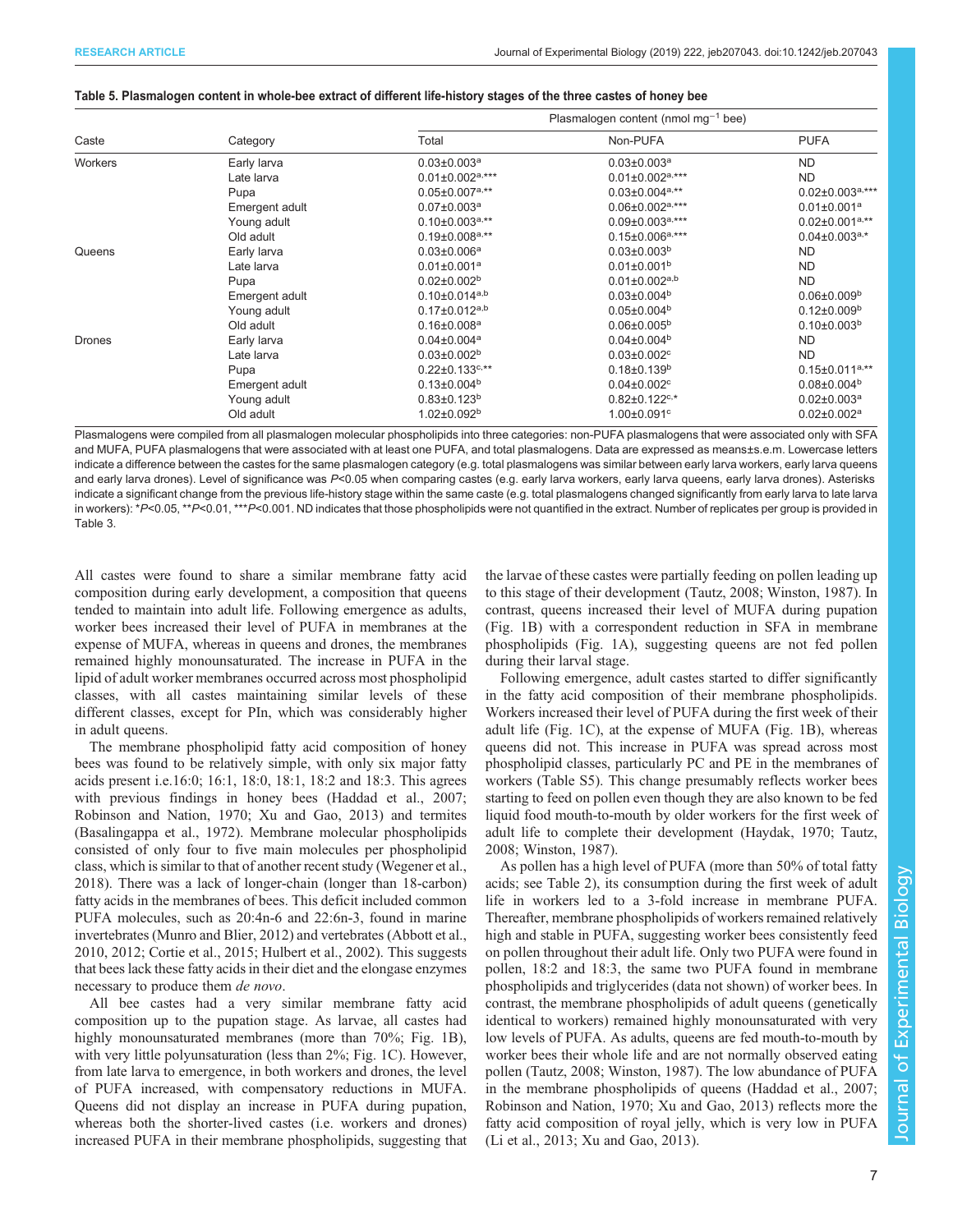#### <span id="page-7-0"></span>Membrane composition, peroxidation and ageing

PUFA have been implicated in the ageing process through their potential to oxidise and cause damage to surrounding tissues [\(Hulbert, 2005\)](#page-9-0). The susceptibility of PUFA to oxidise (or peroxidise) is dependent upon the number of double bonds (specifically bis-allylic groups described in the Introduction). For example, 18:2 is 40 times and 18:3 is 80 times more likely to undergo peroxidation than the MUFA 18:1 ([Cosgrove et al., 1987](#page-9-0); [Holman, 1954](#page-9-0)). Thus, from the relative fatty acid composition of a membrane it is possible to calculate the likelihood of lipid peroxidation (independent of other influences, e.g. antioxidant status). The PI combines the relative abundance of each PUFA multiplied by its bis-allylic methylene groups to determine a value that rates the susceptibility of a membrane to peroxidise ([Hulbert,](#page-9-0) [2005](#page-9-0)). The smaller the PI value, the more resistant a membrane is to peroxidative damage and vice versa. Membrane PI inversely correlates with longevity in mammals and birds ([Hulbert et al.,](#page-9-0) [2007](#page-9-0), [2017\)](#page-10-0), including unique long-lived species such as the shortbeaked echidna (Tachyglossus aculeatus, maximal lifespan of 54 years) and naked mole rat (Heterocephalus glaber, maximal lifespan of 32 years). Membrane PI has also been inversely correlated with the maximal lifespan in long-lived invertebrates, such as bivalve molluscs that can live up to 500 years [\(Munro and](#page-10-0) [Blier, 2012\)](#page-10-0) and different strains of *Caenorhabditis elegans* that live for different periods [\(Shmookler Reis et al., 2011\)](#page-10-0). The same relationship has also been reported in female honey bees ([Haddad](#page-9-0) [et al., 2007\)](#page-9-0), with the present study supporting these findings by showing that worker bees possess peroxidation-prone membranes and queens have peroxidation-resistant membranes based on membrane phospholipid composition. Therefore, membrane PUFA composition is a potential explanation for the longevity of queens.

The present study found that all castes as larva shared a similar membrane PI, but by emergence, worker bees had a significantly higher membrane PI compared with queens [\(Fig. 1](#page-3-0)D). This result suggests that pollen feeding occurs during the late larva–pupa stage. This aligns with the suggestion that a compound found in pollen (Pcouramic acid) inhibits physiological processes such as ovary development in workers [\(Mao et al., 2015](#page-10-0)), preventing workers from becoming queens. Upon emergence, the membrane PI of workers increased a further 3-fold early on in adult life and was then maintained throughout adult life. Although queens did increase their membrane PI after emergence, this occurred to a much lesser extent, with more monounsaturated fatty acids compared with adult workers, thus making queen membranes far more resistant to peroxidation. In the present study, queens were found to maintain a low membrane PI for up to 3 years, with no significant change observed between 1 and 3 year old queens.

These results suggest that the difference between adult female bees in the potential of membranes to peroxidise is more likely to be due to events that occur after they emerged as adults. Larvae from all castes, including drones, are fed similar food early in their development. The larval food is produced by a combination of secretions from the mandibular and hypopharyngeal glands of worker bees [\(Haydak, 1970](#page-9-0); [Winston, 1987\)](#page-10-0). The food fed to future queens (royal jelly) is an approximate 1:1 mix of hypopharyngeal: mandibular glandular secretions while the food fed to worker larvae (worker jelly) is an approximate 2:1 mix [\(Haydak, 1970;](#page-9-0) [Winston,](#page-10-0) [1987](#page-10-0)). Royal jelly is a complex mixture consisting of amino acids, sugars, proteins and mineral salts with a low lipid content (3–10% of dry mass; [Ferioli et al., 2014;](#page-9-0) [Xu and Gao, 2013](#page-10-0)). The fatty composition of royal jelly is mainly composed of free ether soluble fatty acids (not triglycerides or phospholipids). Most fatty acids are

SFA or MUFA of short- to medium-chain length (under 20 carbons long) that are either hydroxylated or dicarboxylic fatty acids. There is essentially no PUFA in these secretions ([Li et al., 2013\)](#page-10-0). One of the main lipid components of royal jelly is the fatty acid 10 hydroxy-2-decenoic acid (10 HDA), which comprises up to 6% of royal jelly [\(Barker et al., 1959\)](#page-9-0). This particular fatty acid has been proposed to have an epigenetic role in caste determination in honey bees ([Spannhoff et al., 2011\)](#page-10-0). The very similar membrane PI values of the female castes as larvae suggests that the two types of jelly have the same or at least a very similar fatty acid composition. Another major difference between castes lies in the division of labour. Workers perform all tasks necessary to sustain the colony as they move through the different life-history stages ([Winston,](#page-10-0) [1987\)](#page-10-0). As they transition from nursing tasks to foraging, workers will increase their flight activity, and this may impact upon their longevity. However, where workers have been maintained in cages (and their flight activity is reduced), their average lifespan has been found to be between 23 to 42 days ([Manning et al.,](#page-10-0) [2007; Pasquale et al., 2016](#page-10-0); [Wang et al., 2014\)](#page-10-0). This lifespan is very similar to that of free-living worker bees and suggests that the impact of flight activity on the longevity of worker honey bees is limited.

### Contribution of phospholipids to the membrane PI of female honey bees

The major phospholipid classes containing PUFA in the female bee castes were PC, PE and PIn (Fig. 4). These phospholipids contribute relatively equally to membrane PI during larval stages and up to emergence. However, the contribution of the different phospholipid classes to PI changes significantly during adult life. Molecular phospholipids from PC and PE comprised up to 90% of the membrane PI in adult workers while PC and PE contributed to less than 50% of membrane PI in adult queens (Fig. 4). Interestingly, the castes had similar levels of PC [\(Fig. 3](#page-4-0)A) and PE ([Fig. 3B](#page-4-0)) in adult life. Therefore, queens increase the abundance of molecular phospholipids that contain SFA and MUFA (e.g. PC/ PE16:0\_18:1, PC/PE18:1\_18:1) during their adult life. This combination of phospholipids may inhibit peroxidation in



Fig. 4. Contribution of different phospholipid headgroups to the PI of membrane phospholipid extracts of the three different castes of honey bees. EL, early larva; LL, late larva; PU, pupa; EA, emergent adult; YA, young adult; and OA, old adult. Dashed lines indicate emergence as an adult. PIn, phosphatidylinositol; PS, phosphatidylserine; PE, phosphatidylethanolamine; PC, phosphatidylcholine. Data are presented as means and expressed as a proportion of the membrane PI. Number of replicates per group is provided in [Table 3.](#page-2-0)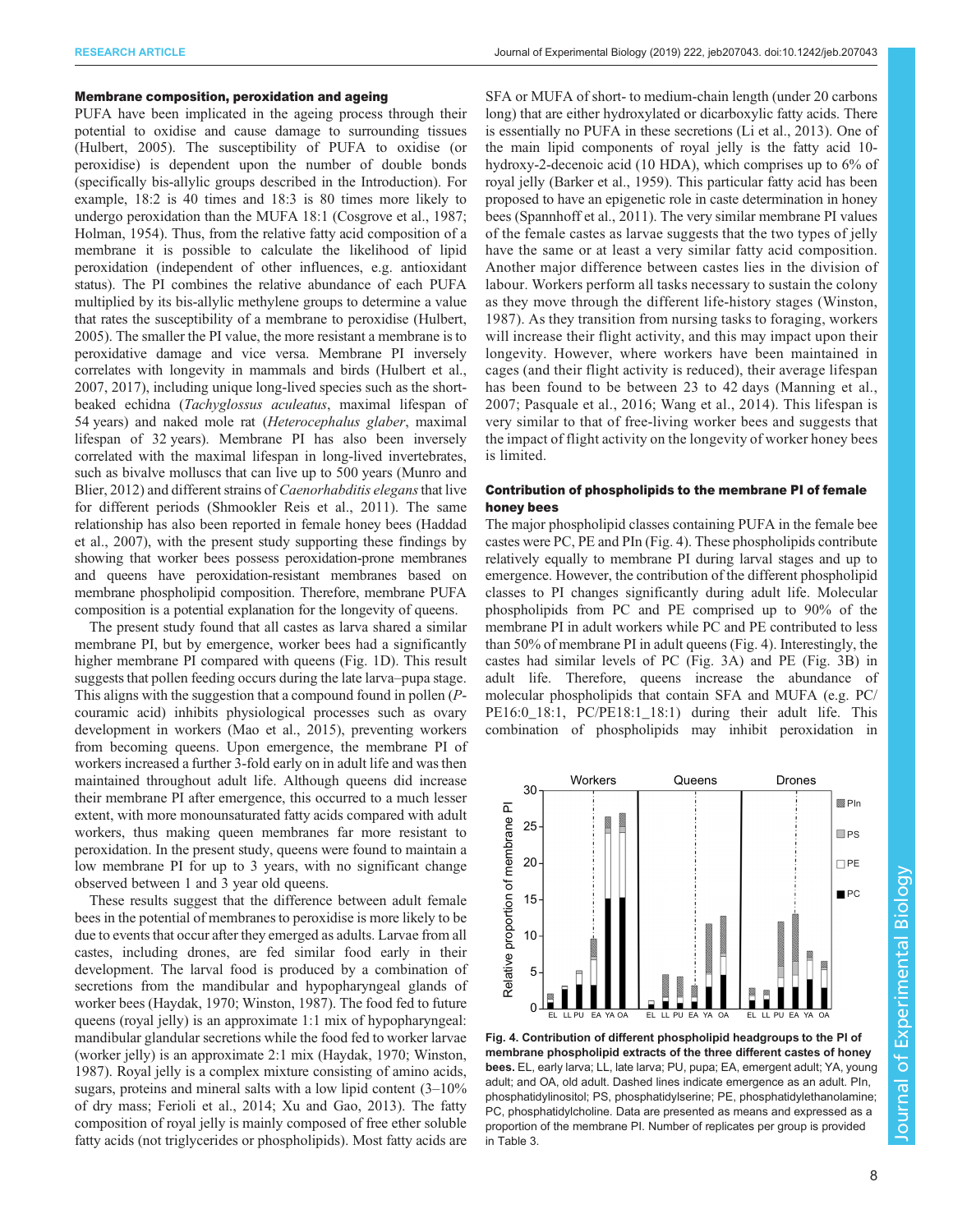membranes as PC16:0\_18:1 has been found to delay the onset of peroxidation by increasing the lag phase of peroxidative reactions (delaying entry into the more damaging propagation phase) in experimental liposomes ([Cortie and Else, 2015\)](#page-9-0). This mechanism provides more time for existing antioxidants to inhibit peroxidation. Such mechanisms have yet to be explored in membrane isolated from organisms. However, a similar mechanism for reducing peroxidation has been proposed for non-methyleneinterrupted PUFA found in molluscs. These extremely long-lived bivalves have peroxidation-resistant non-methylene-interrupted fatty acids, where the double bonds are separated by more than one methylene, eliminating the peroxidation sensitive bisallylic methylene normally found on PUFA molecules [\(Munro and](#page-10-0) [Blier, 2012\)](#page-10-0).

In adult queens, PUFA in PIn phospholipid molecules contributed 50% or more to the membrane PI compared with less than 10% in adult workers [\(Fig. 4\)](#page-7-0), with adult queens having a 4 to 6-fold higher level of PIn compared with adult workers [\(Fig. 3C](#page-4-0)). Adult queens had a particularly high abundance of PIn18:0\_18:1 [\(Table S4\)](http://jeb.biologists.org/lookup/doi/10.1242/jeb.207043.supplemental), while workers had very little of this molecule. Such molecular phospholipids may help reduce lipid peroxidation using the same inhibition properties found for PC16:0\_18:1 ([Cortie and Else, 2015\)](#page-9-0). Low-abundance phospholipid classes such as PIn might also be involved in lipid and cell signalling as well as membrane trafficking [\(Di Paolo and De](#page-9-0) [Camilli, 2006\)](#page-9-0). PIn phospholipids may also have potential roles in other physiological processes in social insects, such as pheromone production in queens.

Plasmalogen phospholipids have been proposed to act as reactive oxygen species scavenger molecules that can stop lipid peroxidation and confer antioxidant protection to membranes ([Engelmann,](#page-9-0) [2004](#page-9-0)). Interestingly, naked mole rats with their 10-fold difference in maximal lifespan compared with normal rats have a higher abundance of plasmalogens as PE molecular phospholipids [\(Mitchell et al., 2007](#page-10-0)). Comparisons with invertebrates, however, are limited, with molluscs showing an inconsistent association (although only a few species were examined) between plasmalogens and longevity [\(Munro and Blier, 2012](#page-10-0)). In honey bees, plasmalogen levels were very similar between the three castes during development; however, following emergence, plasmalogen abundance increased in all castes to differing extents. The two female castes had a similar level of plasmalogen as adults, whereas adult drones had 10-fold higher level of plasmalogen compared with the female castes. The fatty acid composition of these plasmalogens was very different between the castes. In adult drones and adult workers, most of the plasmalogens (>80%) were associated with SFA and MUFA, whereas in adult queens, more than 60% of plasmalogens were associated with PUFA, 5-fold higher in queens compared with workers and drones ([Table 5](#page-6-0)). A higher abundance of plasmalogens associated with PUFA, together with a lower level of PUFA in adult queens, suggests that queens may be using plasmalogens as a means of protecting PUFA in their membranes. Support for such a mechanism is the high level of plasmalogens associated with PUFA in emergent adult drones [\(Table 5\)](#page-6-0). Interestingly, drones had the highest level of PUFA when emerging as adults, suggesting that drones maybe also be using plasmalogens to protect PUFA in their membrane phospholipids. However, it is important to acknowledge that the method used in the current study could not absolutely distinguish plasmalogens from isomeric alkyl-ether species by identification of the double-bond position (therefore, plasmalogen PE18:1\_18:2 will be recognised as the same molecular phospholipid as PE-O18:1\_18:2). The methods

used may also underestimate the abundance of plasmalogens in PE by up to 30% [\(Abbott et al., 2013;](#page-9-0) [Mitchell et al., 2007](#page-10-0)).

Queen longevity appears not to be based on increased antioxidant status as eight major antioxidant enzymes have been found to show no difference between queen and worker honey bees ([Corona et al., 2005\)](#page-9-0). Interestingly, the level of gene expression of antioxidant enzymes decreases with age in queens, whereas it is maintained or even increased in workers ([Corona](#page-9-0) [et al., 2005](#page-9-0)). In Lasius niger ants, queens also have lower antioxidant enzyme gene expression, as well as lower levels of enzyme activity of Cu-Zn-superoxide dismutase compared with female workers [\(Parker et al., 2004](#page-10-0)). This result is similar to that of another study ([Hsu and Hsieh, 2014\)](#page-9-0) comparing antioxidant enzymes in queen and worker bees, where activities were 2- to 10-fold higher in workers, suggesting that workers bees have a greater antioxidant capacity than queens.

## Males versus females

An unexpected finding in this study was the low abundance of PUFA in membrane phospholipids of adult drones. In contrast to female workers, the relative level of PUFA decreased after emergence in the drones [\(Fig. 1](#page-3-0)C) to reach a level lower than that in queens. This reduction in membrane PUFA in adult drones is associated with a corresponding increase in MUFA ([Fig. 1B](#page-3-0)). The low abundance of PUFA in the membrane phospholipids of drones supports the proposal that drones are fed on food other than pollen during their adult life. The literature suggests that, like worker bees, drones are fed on pollen ([Sammataro and Avitabile,](#page-10-0) [1998](#page-10-0); [Tautz, 2008](#page-10-0); [Winston, 1987\)](#page-10-0) but this seems not to be supported by the results showing a reduction of PUFA in membrane phospholipids of young and old adult drones compared with emergent drones. An alternative hypothesis based on the current results is that drones are dependent on workers to be fed a jelly just like queens.

The membrane fatty acid composition of adult drones produces a very low membrane PI compared with that of adult worker bees. As found in queens, drones have highly monounsaturated membranes that would make them highly resistant to lipid peroxidation. This finding seems to go against the prediction of the influence of membrane peroxidation on lifespan, given that drones are known to have a short lifespan ([Rueppell et al., 2005](#page-10-0)). Adult drones also have a low amount of plasmalogens associated with PUFA (like workers; [Table 5\)](#page-6-0) compared with long-lived queens. The level of plasmalogens in drones increased from larva to emergence to reach levels similar to those of emergent queens. However, the level of plasmalogens associated with PUFA decreased rapidly after emergence as adults. In social insects, males are essentially a source of sperm and accomplish no other tasks within the colony. In Hymenoptera, such as honey bees, males start their sexual life with a fixed amount of sperm sufficient for one insemination because their testes start to degrade before they emerge as adults ([Moors et al.,](#page-10-0) [2009\)](#page-10-0). Consequently, there is no clear advantage for the colony to maintain drones that cannot replenish their sperm supplies. In honey bees, as for many species of ants, males typically live for a few days as copulation is lethal and males die shortly after inseminating a queen. In most social insects, the lifespan of males is not correlated to the lifespan of queens but rather appears to be adapted to mating opportunities. For example, Cardiocondyla ant colonies have multiple queens and long-lived males that have a lifespan similar to that of queens (many months; [Yamauchi et al., 2006\)](#page-10-0). Another example of long-lived males is found in termite kings, with lifespans matching those of the long-lived queens [\(Korb and Thorn,](#page-10-0)

Journal of Experimental Biology

Journal of

Experimental Biology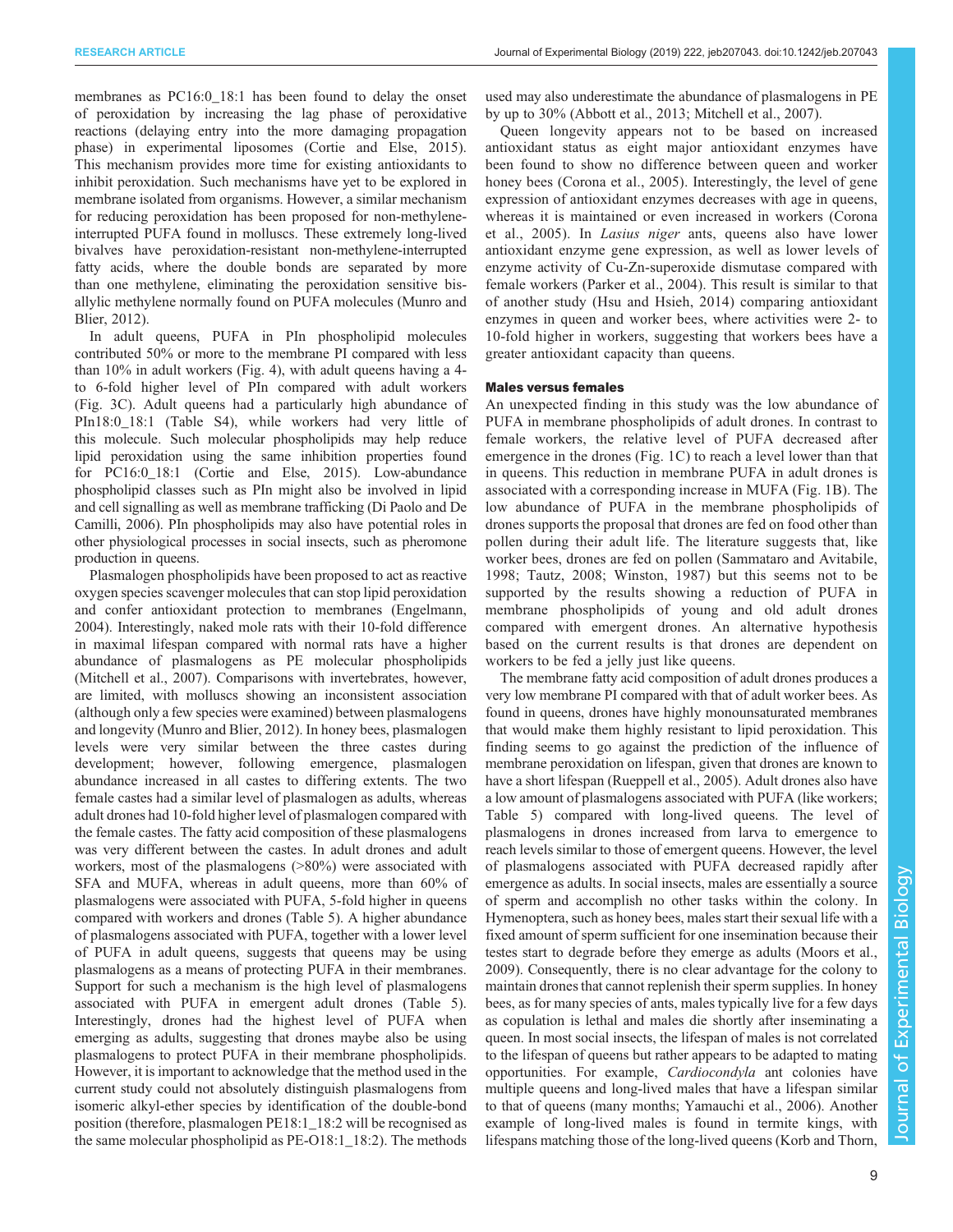<span id="page-9-0"></span>[2017](#page-10-0)). In honey bees, the single queen may influence the behaviour of workers to remove drones from the hive, which will drastically shorten their lifespan. Therefore, based on their low membrane PI, adult male honey bees could be much longer lived than occurs naturally if they continued to be maintained (e.g. feed) by workers in the hive.

#### **Conclusions**

We conducted a comprehensive analysis of the phospholipidome of all three castes of honey bees at all stages of development from a free-living hive. Membrane fatty acid composition of workers and drones was similar during larval and pupation stages, with an increase in the level of PUFA in contrast to queens, which increased the level of MUFA throughout larval development and pupation. These results support the notion that workers and drones are fed a larval food that incorporates pollen, while queens are fed larval food without pollen. Following emergence as adults, workers drastically increased their PUFA levels, which led to membranes that were more susceptible to peroxidation. In contrast, the membrane phospholipids of queens remained highly monounsaturated and resistant to oxidative damage. Adult queens also had a higher abundance of plasmalogens associated with PUFA compared with short-lived workers. This difference in membrane phospholipid composition appears to be based on changes in nutrition following emergence, where workers are fed pollen, whereas queens are fed royal jelly by workers and appear not to eat pollen. Thus, the current results suggest that the extraordinary lifespan of queens may be partially explained by queens avoiding pollen consumption in preference to royal jelly. In other words, it is not what is in royal jelly but rather what the queen is avoiding (i.e. pollen) that may help to explain the difference in lifespan between the female castes. The similar membrane PI between emergent workers and old queens (3 years) suggests that emergent worker bees are an excellent model to test the causation effect of membrane PI on longevity. Drones as adults remain an enigma as they possess membranes with a low PI, suggesting that drones do not eat pollen during adult life. The short lives of drones could be explained by their dependence on workers for their maintenance and their forced removal from the hive when they are no longer required.

#### Acknowledgements

We thank Adam Zieba, Dr Colin Cortie and Dr Alan Macarone for their help during data collection and mass spectrometry analysis. The authors would like to acknowledge Professor Jose Eduardo Bicudo for comments and discussion on the manuscript. We also thank all the staff at Natural View Apiary for their assistance during sample collection. The data for this article were used as part of N.M.'s PhD thesis.

#### Competing interests

The authors declare no competing or financial interests.

#### Author contributions

Conceptualization: N.M., A.J.H., P.L.E.; Formal analysis: N.M., S.H.J.B., T.W.M.; Investigation: N.M.; Data curation: N.M., G.C.B.; Writing - original draft: N.M.; Writing - review & editing: A.J.H., T.W.M., P.L.E.; Supervision: A.J.H., T.W.M., P.L.E.; Funding acquisition: T.W.M., P.L.E.

#### Funding

N.M. and P.L.E. acknowledge support from the Faculty of Science, Medicine and Health, University of Wollongong and The Company of Biologists. T.W.M. acknowledges support from the Australian Research Council.

#### Data availability

Data are available from the figshare digital repository: [https://figshare.com/s/](https://figshare.com/s/6c2f56de5cb6dff71922) [6c2f56de5cb6dff71922.](https://figshare.com/s/6c2f56de5cb6dff71922)

#### Supplementary information

Supplementary information available online at <http://jeb.biologists.org/lookup/doi/10.1242/jeb.207043.supplemental>

#### References

- [Abbott, S. K., Else, P. L. and Hulbert, A. J.](https://doi.org/10.1017/S0007114509992133) (2010). Membrane fatty acid [composition of rat skeletal muscle is most responsive to the balance of dietary n-3](https://doi.org/10.1017/S0007114509992133) and n-6 PUFA. Br. J. Nutr. 103[, 522-529. doi:10.1017/S0007114509992133](https://doi.org/10.1017/S0007114509992133)
- [Abbott, S. K., Else, P. L., Atkins, T. A. and Hulbert, A. J.](https://doi.org/10.1016/j.bbamem.2012.01.011) (2012). Fatty acid [composition of membrane bilayers: importance of diet polyunsaturated fat](https://doi.org/10.1016/j.bbamem.2012.01.011) balance. Biochim. Biophys. Acta 1818[, 1309-1317. doi:10.1016/j.bbamem.](https://doi.org/10.1016/j.bbamem.2012.01.011) [2012.01.011](https://doi.org/10.1016/j.bbamem.2012.01.011)
- [Abbott, S. K., Jenner, A. M., Mitchell, T. W., Brown, S. H. J., Halliday, G. M. and](https://doi.org/10.1007/s11745-013-3760-z) Garner, B. [\(2013\). An improved high-throughput lipid extraction method for the](https://doi.org/10.1007/s11745-013-3760-z) analysis of human brain lipids. Lipids 48[, 307-318. doi:10.1007/s11745-013-](https://doi.org/10.1007/s11745-013-3760-z) [3760-z](https://doi.org/10.1007/s11745-013-3760-z)
- [Barker, S. A., Foster, A. B., Lamb, D. C. and Hodgson, N.](https://doi.org/10.1038/183996a0) (1959). Identification of 10-hydroxy-Δ[2-decenoic acid in royal jelly.](https://doi.org/10.1038/183996a0) Nature 183, 996. doi:10.1038/ [183996a0](https://doi.org/10.1038/183996a0)
- [Basalingappa, S., Badami, R. C. and Kudari, S. M.](https://doi.org/10.1042/bj1280044Pc) (1972). The gross fatty acid [composition of the body fat from the termite \(Odontotermes assmuthi\) queen.](https://doi.org/10.1042/bj1280044Pc) Biochem. J. 128[, 44P-45P. doi:10.1042/bj1280044Pc](https://doi.org/10.1042/bj1280044Pc)
- Beckman, K. B. and Ames, B. N. [\(1998\). The free radical theory of aging matures.](https://doi.org/10.1152/physrev.1998.78.2.547) Physiol. Rev. 78[, 547-581. doi:10.1152/physrev.1998.78.2.547](https://doi.org/10.1152/physrev.1998.78.2.547)
- [Corona, M., Hughes, K. A., Weaver, D. B. and Robinson, G. E.](https://doi.org/10.1016/j.mad.2005.07.004) (2005). Gene [expression patterns associated with queen honey bee longevity.](https://doi.org/10.1016/j.mad.2005.07.004) Mech. Ageing Dev. 126[, 1230-1238. doi:10.1016/j.mad.2005.07.004](https://doi.org/10.1016/j.mad.2005.07.004)
- Cortie, C. and Else, P. [\(2015\). An antioxidant-like action for non-peroxidisable](https://doi.org/10.1016/j.bbamem.2015.03.002) [phospholipids using ferrous iron as a peroxidation initiator.](https://doi.org/10.1016/j.bbamem.2015.03.002) Biochim. Biophys. Acta 1848[, 1303-1307. doi:10.1016/j.bbamem.2015.03.002](https://doi.org/10.1016/j.bbamem.2015.03.002)
- [Cortie, C. H., Hulbert, A. J., Hancock, S. E., Mitchell, T. W., McAndrew, D. and](https://doi.org/10.1016/j.exger.2015.08.011) Else, P. L. [\(2015\). Of mice, pigs and humans: an analysis of mitochondrial](https://doi.org/10.1016/j.exger.2015.08.011) [phospholipids from mammals with very different maximal lifespans.](https://doi.org/10.1016/j.exger.2015.08.011) Exp. Gerontol. 70[, 135-143. doi:10.1016/j.exger.2015.08.011](https://doi.org/10.1016/j.exger.2015.08.011)
- [Cosgrove, J. P., Church, D. F. and Pryor, W. A.](https://doi.org/10.1007/BF02533996) (1987). The kinetics of the [autoxidation of polyunsaturated fatty acids.](https://doi.org/10.1007/BF02533996) Lipids 22, 299-304. doi:10.1007/ [BF02533996](https://doi.org/10.1007/BF02533996)
- Di Paolo, G. and De Camilli, P. [\(2006\). Phosphoinositides in cell regulation and](https://doi.org/10.1038/nature05185) membrane dynamics. Nature 443[, 651-657. doi:10.1038/nature05185](https://doi.org/10.1038/nature05185)
- Else, P. L. and Kraffe, E. [\(2015\). Docosahexaenoic and arachidonic acid](https://doi.org/10.1016/j.bbamem.2014.10.039) peroxidation: it'[s a within molecule cascade.](https://doi.org/10.1016/j.bbamem.2014.10.039) Biochim. Biophys. Acta 1848, [417-421. doi:10.1016/j.bbamem.2014.10.039](https://doi.org/10.1016/j.bbamem.2014.10.039)
- Engelmann, B. [\(2004\). Plasmalogens: targets for oxidants and major lipophilic](https://doi.org/10.1042/bst0320147) antioxidants. Biochem. Soc. Trans. 32[, 147-150. doi:10.1042/bst0320147](https://doi.org/10.1042/bst0320147)
- [Faulks, S. C., Turner, N., Else, P. L. and Hulbert, A. J.](https://doi.org/10.1093/gerona/61.8.781) (2006). Calorie restriction in [mice: effects on body composition, daily activity, metabolic rate, mitochondrial](https://doi.org/10.1093/gerona/61.8.781) [reactive oxygen species production, and membrane fatty acid composition.](https://doi.org/10.1093/gerona/61.8.781) J. Gerontol. A. Biol. Sci. Med. Sci. 61[, 781-794. doi:10.1093/gerona/61.8.781](https://doi.org/10.1093/gerona/61.8.781)
- [Ferioli, F., Armaforte, E. and Caboni, M. F.](https://doi.org/10.1007/s11746-014-2446-x) (2014). Comparison of the lipid content, [fatty acid profile and sterol composition in local italian and commercial royal jelly](https://doi.org/10.1007/s11746-014-2446-x) samples. J. Am. Oil Chem. Soc. 91[, 875-884. doi:10.1007/s11746-014-2446-x](https://doi.org/10.1007/s11746-014-2446-x)
- [Haddad, L. S., Kelbert, L. and Hulbert, A. J.](https://doi.org/10.1016/j.exger.2007.02.008) (2007). Extended longevity of queen [honey bees compared to workers is associated with peroxidation-resistant](https://doi.org/10.1016/j.exger.2007.02.008) membranes. Exp. Gerontol. 42[, 601-609. doi:10.1016/j.exger.2007.02.008](https://doi.org/10.1016/j.exger.2007.02.008)
- Halliwell, B. and Gutteridge, J. M. C. (2007). Free radicals in Biology and Medicines, 4th edn. Oxford University Press.
- Harman, D. [\(1956\). Aging: a theory based on free radical and radiation chemistry.](https://doi.org/10.1093/geronj/11.3.298) J. Gerontol. 11[, 298-300. doi:10.1093/geronj/11.3.298](https://doi.org/10.1093/geronj/11.3.298)
- Haydak, M. H. [\(1970\). Honey bee nutrition.](https://doi.org/10.1146/annurev.en.15.010170.001043) Annu. Rev. Entomol. 15, 143-156 [doi:10.1146/annurev.en.15.010170.001043](https://doi.org/10.1146/annurev.en.15.010170.001043)
- Holman, R. T. [\(1954\). Autoxidation of fats and related substances.](https://doi.org/10.1016/0079-6832(54)90004-X) Prog. Chem. Fats Other Lipids 2[, 51-98. doi:10.1016/0079-6832\(54\)90004-X](https://doi.org/10.1016/0079-6832(54)90004-X)
- Hsu, C.-Y. and Hsieh, Y.-S. [\(2014\). Oxidative stress decreases in the trophocytes](https://doi.org/10.1007/s10522-013-9485-9) [and fat cells of worker honeybees during aging.](https://doi.org/10.1007/s10522-013-9485-9) Biogerontology 15, 129-137. [doi:10.1007/s10522-013-9485-9](https://doi.org/10.1007/s10522-013-9485-9)
- Hulbert, A. J. [\(2005\). On the importance of fatty acid composition of membranes for](https://doi.org/10.1016/j.jtbi.2004.11.024) aging. J. Theor. Biol. 234[, 277-288. doi:10.1016/j.jtbi.2004.11.024](https://doi.org/10.1016/j.jtbi.2004.11.024)
- [Hulbert, A. J., Rana, T. and Couture, P.](https://doi.org/10.1016/S1096-4959(02)00066-0) (2002). The acyl composition of [mammalian phospholipids: an allometric analysis.](https://doi.org/10.1016/S1096-4959(02)00066-0) Comp. Biochem. Physiol. B Biochem. Mol. Biol. 132[, 515-527. doi:10.1016/S1096-4959\(02\)00066-0](https://doi.org/10.1016/S1096-4959(02)00066-0)
- [Hulbert, A. J., Faulks, S. C., Harper, J. M., Miller, R. A. and Buffenstein, R.](https://doi.org/10.1016/j.mad.2006.03.002) [\(2006\). Extended longevity of wild-derived mice is associated with peroxidation](https://doi.org/10.1016/j.mad.2006.03.002)resistant membranes. Mech. Ageing Dev. 127[, 653-657. doi:10.1016/j.mad.2006.](https://doi.org/10.1016/j.mad.2006.03.002) [03.002](https://doi.org/10.1016/j.mad.2006.03.002)
- [Hulbert, A. J., Pamplona, R., Buffenstein, R. and Buttemer, W. A.](https://doi.org/10.1152/physrev.00047.2006) (2007). Life [and death: metabolic rate, membrane composition, and life span of animals.](https://doi.org/10.1152/physrev.00047.2006) Physiol. Rev. 87[, 1175-1213. doi:10.1152/physrev.00047.2006](https://doi.org/10.1152/physrev.00047.2006)